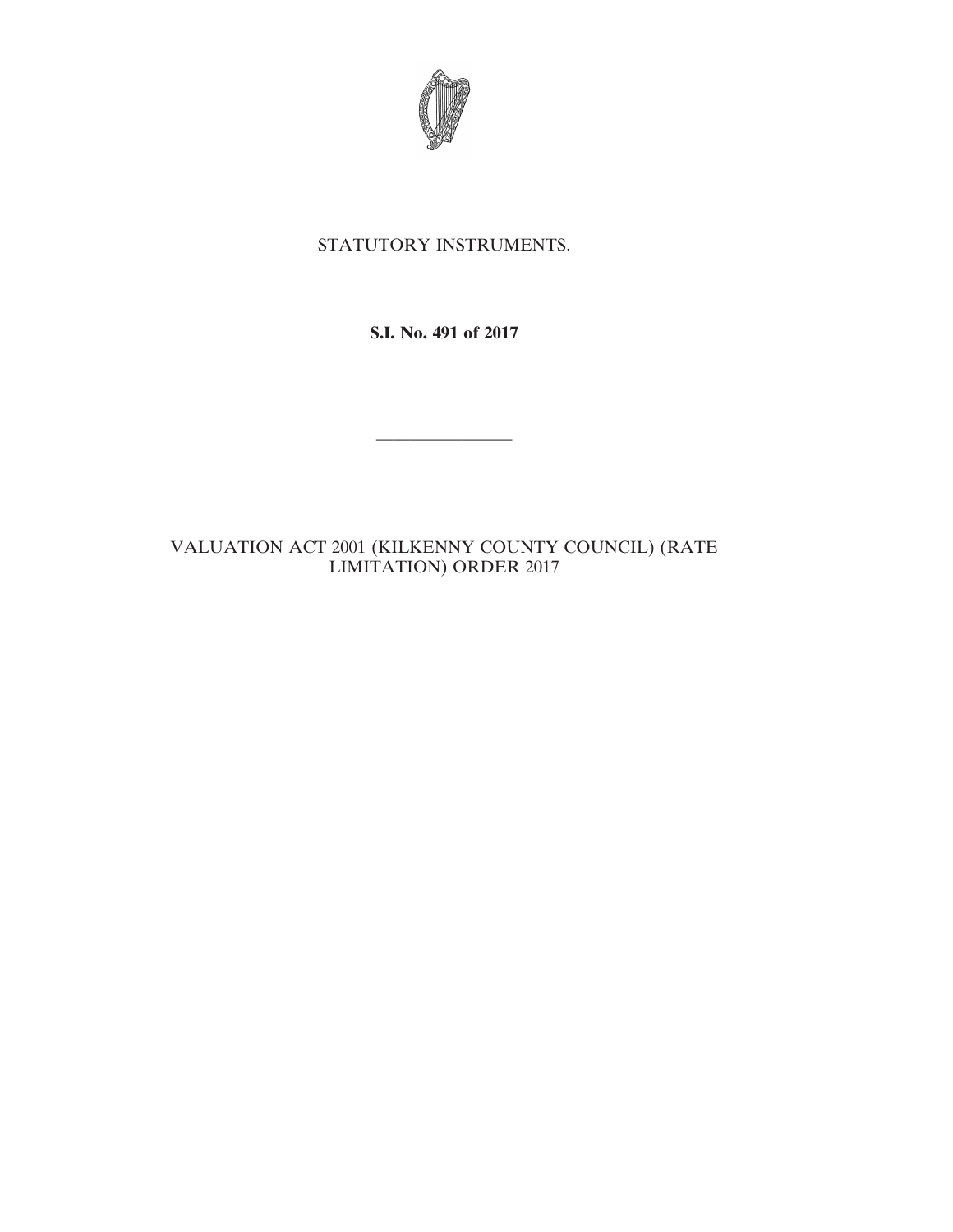## VALUATION ACT 2001 (KILKENNY COUNTY COUNCIL) (RATE LIMITATION) ORDER 2017

I, JOHN PAUL PHELAN, Minister of State at the Department of Housing, Planning and Local Government, in exercise of the powers conferred on me by section 56 of the Valuation Act 2001 (No. 13 of 2001) and the Housing, Planning and Local Government (Delegation of Ministerial Functions) Order 2017 (S.I. No. 473 of 2017) and, having obtained the consent of the Minister for Public Expenditure and Reform, hereby order as follows:

1. This Order may be cited as the Valuation Act 2001 (Kilkenny County Council) (Rate Limitation) Order 2017.

2. Kilkenny County Council shall exercise its powers to make rates in such a manner as to secure that the total amount liable to be paid to it in respect of rates made by it for the local financial year 2018 does not exceed an amount determined in accordance with the formula set out in section 56(2) of the Valuation Act 2001, where "A" is the figure 1.002.

> GIVEN under my hand, 9 November 2017.

> > JOHN PAUL PHELAN, Minister of State at the Department of Housing, Planning and Local Government.

*Notice of the making of this Statutory Instrument was published in "Iris Oifigiúil" of* 14*th November*, 2017.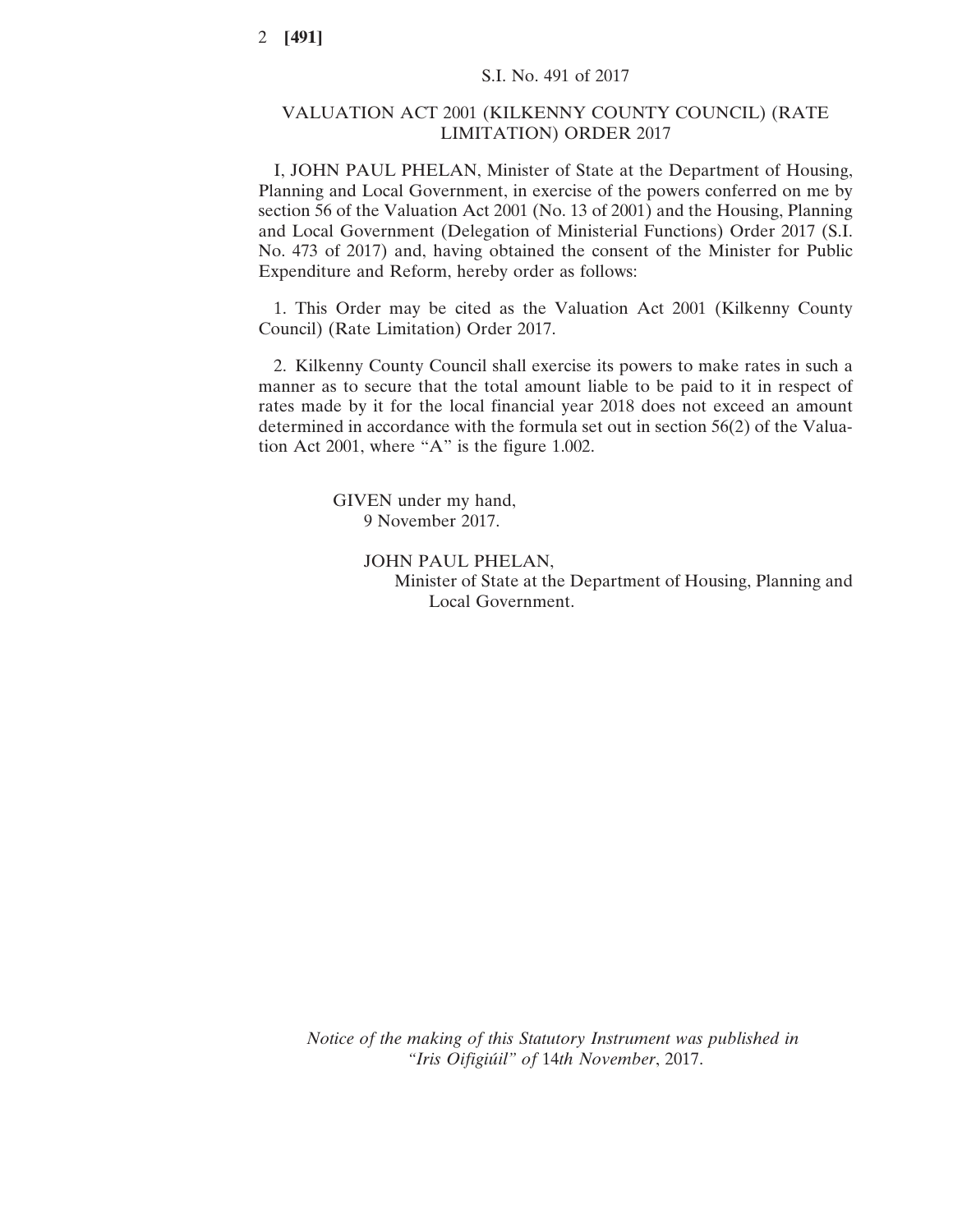**[491]** 3

## EXPLANATORY NOTE:

*(This note is not part of the Instrument and does not purport to be a legal interpretation).*

This order requires that Kilkenny County Council, in exercising its powers to make rates for the financial year 2018, does so in such a way to ensure that the total amount of rates liable to be paid to it does not exceed an amount determined in accordance with the formula set out in section 56(2) of the Valuation Act 2001. This formula relates to the Consumer Price Index (All Items).